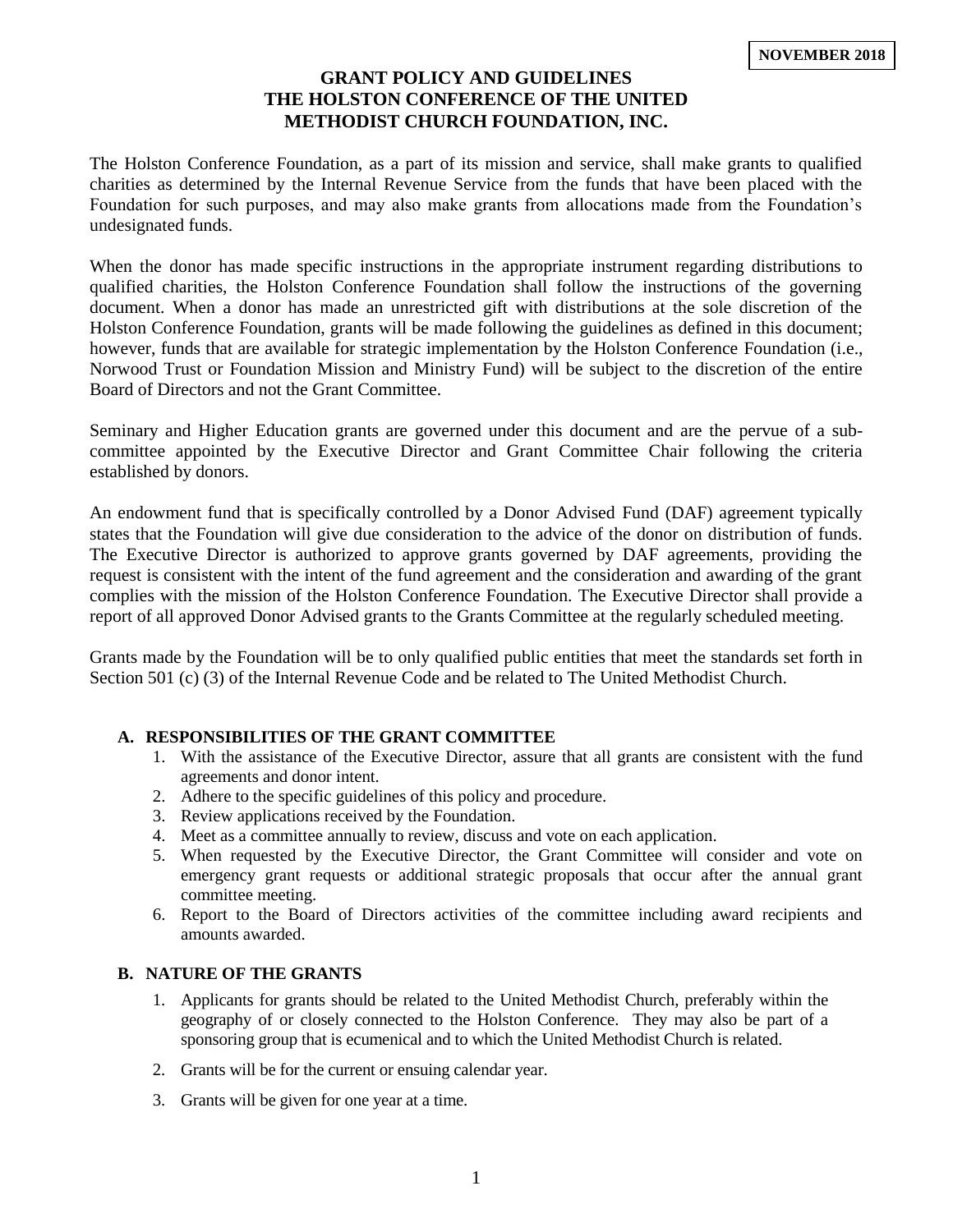- 4. Grants are not intended to be the ongoing sustainable support for a ministry or sustain; however, applications may be made for a second and third year grant, each year, but if awarded, will be on a phase-out basis (with some exceptions).
- 5. Seminary and Higher Education Scholarships are awarded based on the criteria established by the donor. For these grants, there will be a yearly review and with an annual application, as with other grants.
- 6. The committee encourages proposals that have significant or strategic impact in ministry.
- 7. Requests for grants for staff salaries will generally not be considered; however, grants may be awarded to fund training opportunities for staff positions/programs.
- 8. Requests for grants to fund the purchase of capital equipment and building improvements are discouraged.
- 9. The typical range of grants is \$250 \$3,000, but each individual fund will award grants based on its own size and performance and in compliance with donor instructions.

## **C. GRANTS COMMITTEE PROCEDURE**

- 1. The Grants Committee and/or staff may investigate the project or group making application through interviews, correspondence and/or visits to the project, with an attempt to discover both the feasibility and the viability of the project being considered through the investigation.
- 2. The Committee may contact the appropriate District Superintendent for his/her analysis.
- 3. The Committee will make reports to the Foundation Board at its Board of Directors meeting.
- 4. By giving a grant, the Grant Committee does not give assurance of continued support beyond the year the grant is given.
- 5. The Grants Committee will inform all applicants concerning the Committee's action.
- 6. The Grants Committee will hold an annual meeting in the spring of each year after the annual deadline (generally in April or May) to discuss and vote on applications and determine award amounts.
- 7. Emergency or strategic grant requests that arise after the Grant Committee meeting will be considered on a case-by-case basis and forwarded to the Grant Committee for consideration at the recommendation of the Executive Director. Such requests can be voted on by a called meeting, either in person, by email, or conference call or electronic vote.
- 8. A vote of over two-thirds of the Grant Committee is needed to approve any grant requests.
- 9. Grant funds must be used for the program or ministry outlined in the application. If program or purpose changes the Foundation must be contacted.

#### **D. PROCEDURES AND METHODS OF APPLICATION**

- 1. Applications for grants are available from the Foundation office upon request. Applications/ specific guidelines are also available on the Foundation's website.
- 2. Applications must be returned before the grant deadlines.
- 3. Appropriate signatures/approvals must accompany all grant applications or requests.
	- a. Local church grants must have the approval of the Senior pastor and appropriate governing board or officer of the church.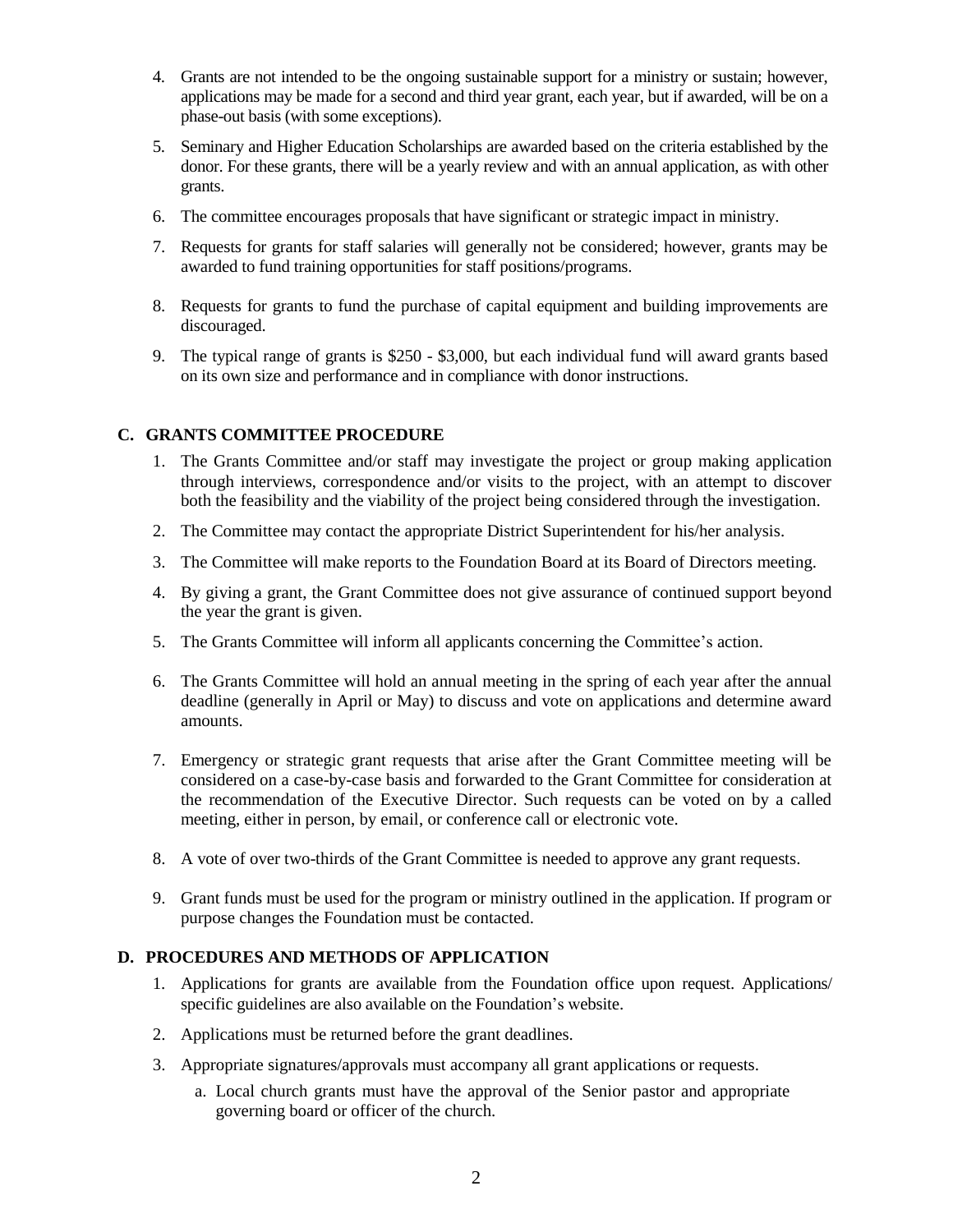- b. Institutional or ministry grants beyond the local church should have approval of the authorized board and/or officer.
- c. The District Superintendent must approve requests from District or multicharge/charge/missional hub applications.
- d. Appropriate Conference staff or an officer of the Conference must approve requests coming from the Conference or Conference boards and committees as well as the committee/board chairperson.
- 4. Grant applications should list all sources of total funding and a budget for each project.

## **E. REPORT FROM FUNDING GROUPS**

- 1. A report is required from the recipients of each grant, including the way the grant was used, visible results, who was served, numbers served, photos of the ministry in action, etc.
- 2. Failure to provide a report to the Foundation may exclude future grants to a recipient.
- 3. Other reports may be requested from time to time.
- 4. Upon completion of the funded program/grant cycle an evaluation form must be submitted.

## **F. DISBURSEMENTS**

- 1. Grants will be distributed the following Foundation distribution period (generally the  $15<sup>th</sup>$  of the month after the committee meets).
- 2. Applicant should indicate a date on the application when funds are needed to complete implementation of the project. (This is no guarantee that the funds will be available when requested.)
- 3. Scholarships are awarded in August or September with ½ applied to the fall semester of the same year and the second half to the spring semester of the following year.

#### **G. AMMENDMENTS TO THE POLICY/GUIDELINES**

1. Amendments to this policy and guidelines must be approved by a 2/3 majority vote by the Foundation's Board of Directors.

## **H. CONSIDERATION IN AWARDING**

- 1. Systemic Impact/Need: The ability of a proposed grant to meet the needs of those they are serving or wanting to serve. Is the project proposal well thought out or is it too much in the infancy stage to really move ahead this year? Will the grant serve the disadvantaged in some way? (Such as: the elderly, children, youth, ethnic groups, those in trouble because of battering, hunger, incarceration, chemical dependency, etc.?) Does the project serve people or institutions which are presently incapable of caring for themselves because of accumulated circumstances?
- 2. Alignment: The ability of a proposed grant to align with United Methodist's mission to make disciples for the transformation of the world.
- 3. Cooperation/Multiple Strategies: Is it a new ministry program from which others could learn? If it is, will the sponsoring group share and be willing to share with other groups